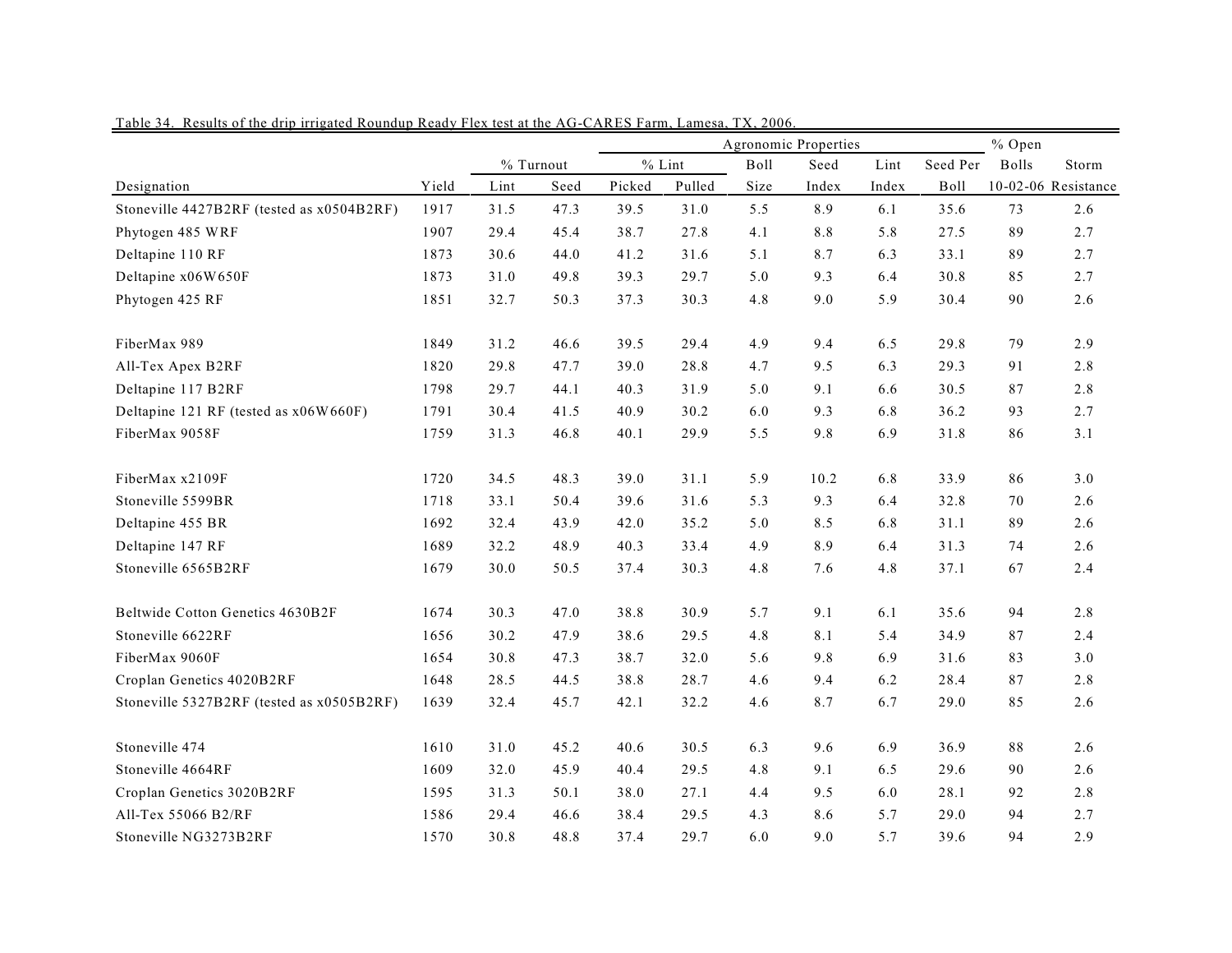|                                           | Uni-<br>Micro- |      | Elon-          | Leaf                     |     |                | Color    | Loan |                     | Gross Loan Value per Acre |         |                |
|-------------------------------------------|----------------|------|----------------|--------------------------|-----|----------------|----------|------|---------------------|---------------------------|---------|----------------|
| Designation                               | naire          |      | Length formity | Strength gation Index Rd |     |                |          | $+b$ | Grade $\frac{1}{2}$ | Value                     | \$      | Rank           |
| Stoneville 4427B2RF (tested as x0504B2RF) | 4.5            | 1.12 | 82.3           | 25.2                     | 7.4 | 4              | 77.7 7.5 |      | $31 - 2,41 - 1$     | 0.5463                    | 1047.26 | $\overline{2}$ |
| Phytogen 485 WRF                          | 4.7            | 1.14 | 83.0           | 25.6                     | 9.2 | 4              | 76.3     | 7.9  | $31 - 2,41 - 1$     | 0.5390                    | 1027.87 | 4              |
| Deltapine 110 RF                          | 4.4            | 1.12 | 82.9           | 30.4                     | 8.6 | 5              | 75.7     | 7.3  | $41-1$              | 0.5113                    | 957.66  | 12             |
| Deltapine x06W650F                        | 4.5            | 1.14 | 83.2           | 26.1                     | 7.9 | 3              | 79.8     | 7.2  | $31 - 1, 31 - 2$    | 0.5678                    | 1063.49 | $\mathbf{1}$   |
| Phytogen 425 RF                           | 4.8            | 1.12 | 83.1           | 26.4                     | 8.7 | 4              | 76.9     | 7.8  | $31 - 2,41 - 1$     | 0.5358                    | 991.77  | 8              |
| FiberMax 989                              | 4.5            | 1.16 | 82.4           | 28.2                     | 6.9 | 3              | 79.1     | 7.1  | $31 - 1, 41 - 1$    | 0.5588                    | 1033.22 | 3              |
| All-Tex Apex B2RF                         | 4.3            | 1.19 | 82.4           | 25.0                     | 8.0 | 3              | 78.7     | 8.0  | $31 - 1$            | 0.5613                    | 1021.57 | 5              |
| Deltapine 117 B2RF                        | 4.4            | 1.15 | 82.4           | 31.5                     | 7.4 | 5              | 75.8     | 7.2  | $41 - 1, 41 - 2$    | 0.5288                    | 950.78  | 15             |
| Deltapine 121 RF (tested as x06W660F)     | 4.7            | 1.14 | 82.7           | 27.9                     | 7.7 | 4              | 78.5     | 7.9  | $31 - 1, 31 - 2$    | 0.5618                    | 1006.18 | 6              |
| FiberMax 9058F                            | 4.3            | 1.16 | 80.8           | 25.1                     | 6.5 | 3              | 80.2 7.4 |      | $31 - 1$            | 0.5658                    | 995.24  | $\tau$         |
| FiberMax x2109F                           | 4.4            | 1.16 | 82.2           | 26.4                     | 6.8 | 4              | 79.8     | 7.2  | $31 - 1, 31 - 2$    | 0.5613                    | 965.44  | 11             |
| Stoneville 5599BR                         | 4.5            | 1.13 | 81.5           | 27.4                     | 6.6 | 3              | 78.6     | 8.2  | $31-1$              | 0.5650                    | 970.67  | 9              |
| Deltapine 455 BR                          | 4.3            | 1.15 | 82.1           | 29.2                     | 7.1 | 3              | 78.7     | 8.0  | $31 - 1, 31 - 2$    | 0.5728                    | 969.18  | 10             |
| Deltapine 147 RF                          | 4.1            | 1.17 | 80.5           | 27.1                     | 6.4 | 4              | 77.2     | 7.3  | $31 - 2,41 - 2$     | 0.5560                    | 939.08  | 18             |
| Stoneville 6565B2RF                       | 4.4            | 1.17 | 82.1           | 25.2                     | 7.1 | 3              | 79.9     | 7.8  | $31 - 1$            | 0.5678                    | 953.34  | 13             |
| Beltwide Cotton Genetics 4630B2F          | 4.3            | 1.17 | 82.0           | 25.0                     | 7.5 | 3              | 79.5     | 7.6  | $31-1$              | 0.5648                    | 945.48  | 17             |
| Stoneville 6622RF                         | 4.4            | 1.17 | 82.8           | 28.2                     | 6.8 | 3              | 79.6     | 7.8  | $31 - 1$            | 0.5750                    | 952.20  | 14             |
| FiberMax 9060F                            | 4.4            | 1.20 | 82.0           | 28.6                     | 6.2 | 3              | 80.1     | 7.3  | $31 - 1, 31 - 2$    | 0.5738                    | 949.07  | 16             |
| Croplan Genetics 4020B2RF                 | 4.5            | 1.17 | 82.3           | 25.3                     | 7.8 | 3              | 78.5     | 7.6  | $31 - 2$            | 0.5670                    | 934.42  | 19             |
| Stoneville 5327B2RF (tested as x0505B2RF) | 4.5            | 1.15 | 83.5           | 28.9                     | 7.9 | 3              |          |      | 78.3 7.8 31-1,41-1  | 0.5625                    | 921.94  | $20\,$         |
| Stoneville 474                            | 4.9            | 1.12 | 83.0           | 26.8                     | 7.4 | 3              | 77.6     | 7.9  | $31 - 1,41 - 1$     | 0.5530                    | 890.33  | 22             |
| Stoneville 4664RF                         | 4.8            | 1.12 | 82.6           | 26.7                     | 9.3 | $\overline{4}$ | 77.8     | 8.0  | $31 - 1, 41 - 1$    | 0.5523                    | 888.65  | 23             |
| Croplan Genetics 3020B2RF                 | 4.4            | 1.10 | 82.1           | 25.3                     | 7.7 | 3              | 79.3     | 7.8  | $31 - 1, 31 - 2$    | 0.5510                    | 878.84  | 25             |
| All-Tex 55066 B2/RF                       | 4.4            | 1.15 | 82.4           | 25.1                     | 8.2 | 4              | 78.1     | 7.6  | $31 - 1, 41 - 1$    | 0.5505                    | 873.09  | 26             |
| Stoneville NG3273B2RF                     | 4.2            | 1.14 | 81.6           | 25.5                     | 7.7 | 3              | 79.5     | 7.2  | $31 - 1, 31 - 2$    | 0.5658                    | 888.31  | 24             |

Table 34A. Results of the drip irrigated Roundup Ready Flex test at the AG-CARES Farm, Lamesa, TX, 2006.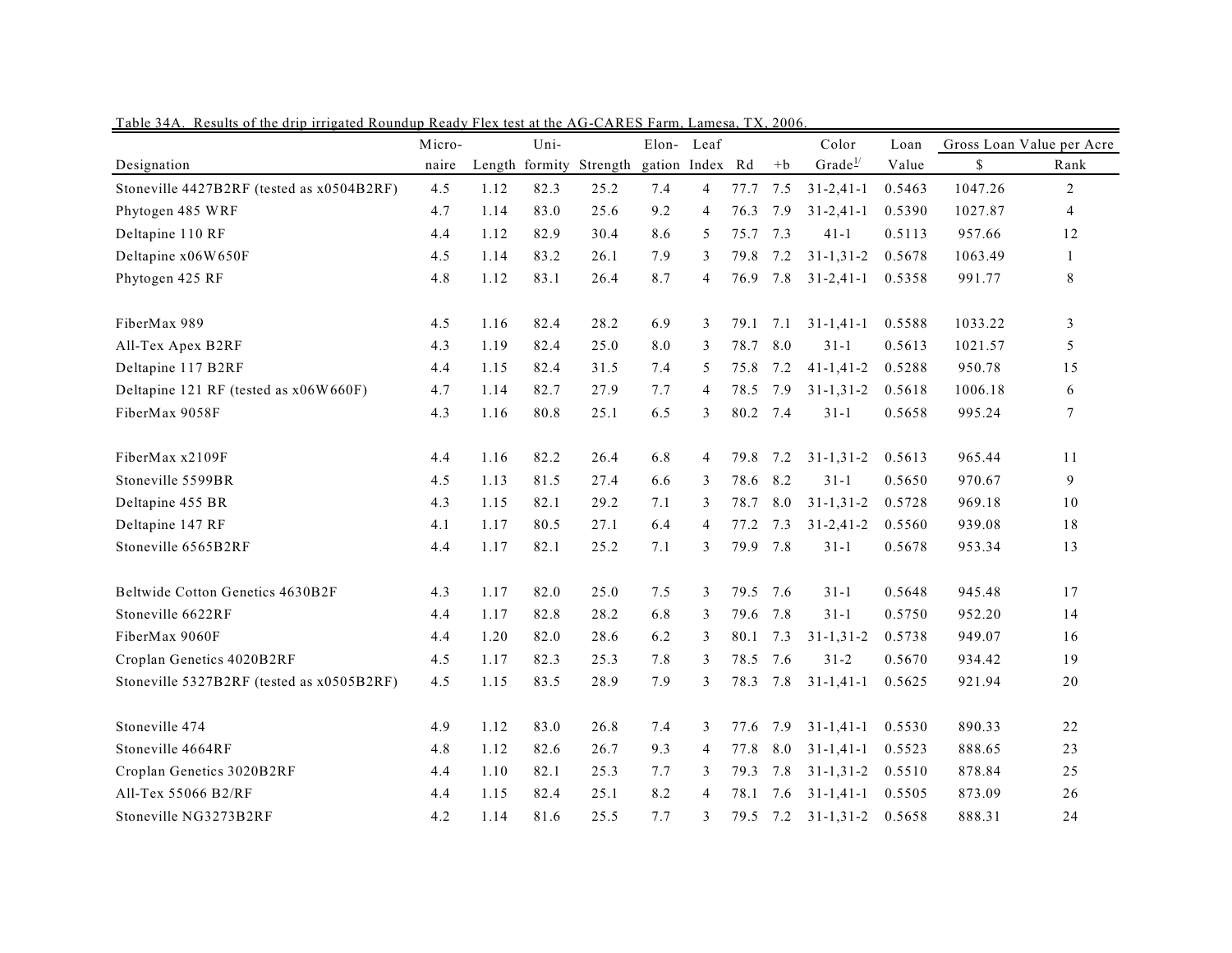| Table 34A. Cont.                      |        |      |      |                         |                 |                |          |      |                     |        |        |                           |
|---------------------------------------|--------|------|------|-------------------------|-----------------|----------------|----------|------|---------------------|--------|--------|---------------------------|
|                                       | Micro- |      | Uni- |                         |                 | Elon- Leaf     |          |      | Color               | Loan   |        | Gross Loan Value per Acre |
| Designation                           | naire  |      |      | Length formity Strength | gation Index Rd |                |          | $+b$ | Grade $\frac{1}{2}$ | Value  | \$     | Rank                      |
| Stoneville 6611B2RF                   | 4.4    | 1.17 | 82.6 | 28.8                    | 6.6             | 3              | 79.0     | 7.7  | $31-1$              | 0.5750 | 900.45 | 21                        |
| Dyna-Gro 2242 B2RF                    | 4.5    | 1.14 | 81.6 | 24.5                    | 8.2             | $\overline{4}$ | 77.6     | 7.6  | $31 - 2$            | 0.5468 | 829.50 | 32                        |
| Beltwide Cotton Genetics 9775B2F      | 4.4    | 1.20 | 83.4 | 27.2                    | 7.3             | 3              | 78.2     | 7.6  | $31 - 2$            | 0.5755 | 866.70 | 27                        |
| Beltwide Cotton Genetics 4021B2F      | 4.4    | 1.12 | 81.6 | 24.3                    | 7.6             | 3              | 79.7     | 7.3  | $31 - 1, 31 - 2$    | 0.5560 | 836.78 | 31                        |
| All-Tex Marathon B2RF                 | 4.4    | 1.12 | 81.6 | 23.9                    | 8.1             | $\overline{4}$ | 79.7 7.4 |      | $31 - 1, 31 - 2$    | 0.5430 | 816.67 | 33                        |
| Beltwide Cotton Genetics x3220B2F     | 4.2    | 1.14 | 81.9 | 26.6                    | 7.1             | 4              | 79.9     | 6.5  | $41 - 1$            | 0.5408 | 811.20 | 35                        |
| Deltapine 143 B2RF                    | 4.2    | 1.17 | 79.4 | 25.9                    | 6.9             | 3              | 79.2     | 7.3  | $31 - 1, 31 - 2$    | 0.5643 | 843.63 | 30                        |
| Stoneville 5283RF (tested as x0503RF) | 4.5    | 1.14 | 83.3 | 28.7                    | 8.2             | 3              | 78.2     | 7.8  | $31 - 1, 31 - 2$    | 0.5735 | 848.78 | 29                        |
| Dyna-Gro 2520 B2RF                    | 4.4    | 1.17 | 82.6 | 24.0                    | 7.8             | 3              | 78.8     | 7.5  | $31 - 1, 41 - 1$    | 0.5463 | 805.25 | 39                        |
| FiberMax 958                          | 4.6    | 1.15 | 82.2 | 30.7                    | 6.1             | 3              | 80.0     | 7.4  | $21 - 2, 31 - 2$    | 0.5778 | 849.37 | 28                        |
| All-Tex Atlas                         | 4.6    | 1.06 | 81.6 | 28.4                    | 8.1             | 3              | 78.3     | 7.6  | $31 - 2$            | 0.5395 | 786.59 | 43                        |
| Stoneville 4700B2RF                   | 4.3    | 1.15 | 82.9 | 24.6                    | 8.3             | 4              | 77.9     | 7.2  | $31 - 2,41 - 1$     | 0.5328 | 776.29 | 46                        |
| Stoneville 4357B2RF                   | 4.3    | 1.15 | 81.5 | 24.2                    | 7.8             | 3              | 79.4     | 7.6  | $31 - 1, 31 - 2$    | 0.5580 | 806.31 | 36                        |
| Beltwide Cotton Genetics 3255B2F      | 4.3    | 1.10 | 81.9 | 25.3                    | 7.8             | 3              | 78.7     | 7.7  | $31 - 1, 31 - 2$    | 0.5578 | 805.46 | 38                        |
| Stoneville NG2448R                    | 4.3    | 1.13 | 83.3 | 29.6                    | 7.8             | 3              | 77.1     | 7.6  | $21 - 2,41 - 2$     | 0.5650 | 814.16 | 34                        |
| Americot 1504B2RF                     | 4.6    | 1.12 | 83.4 | 25.5                    | 8.1             | 3              | 79.6 7.5 |      | $31 - 1$            | 0.5633 | 805.52 | 37                        |
| Dyna-Gro 06064 B2RF                   | 3.8    | 1.13 | 82.3 | 23.4                    | 8.8             | 4              | 78.6     | 6.9  | $31 - 2$            | 0.5433 | 776.38 | 45                        |
| FiberMax x2001F                       | 4.4    | 1.19 | 81.2 | 29.1                    | 6.5             | $\overline{4}$ | 79.9     | 6.9  | $31 - 2$            | 0.5625 | 798.19 | 40                        |
| Beltwide Cotton Genetics 6896B2F      | 4.0    | 1.11 | 81.9 | 25.2                    | 7.3             | 5              | 77.0     | 6.0  | $41 - 1, 41 - 2$    | 0.5123 | 713.12 | 49                        |
| All-Tex Titan B2RF                    | 4.4    | 1.18 | 82.3 | 26.0                    | 7.8             | 3              | 78.8     | 7.3  | $31 - 1, 31 - 2$    | 0.5670 | 788.70 | 42                        |
| Americot 1532B2RF                     | 4.3    | 1.16 | 82.2 | 25.9                    | 7.8             | 3              | 78.8     | 7.5  | $31 - 1, 31 - 2$    | 0.5728 | 794.47 | 41                        |
| Beltwide Cotton Genetics 1505RF       | 4.2    | 1.15 | 82.9 | 30.1                    | 6.9             | 3              | 78.5     | 7.6  | $31 - 1, 41 - 1$    | 0.5620 | 777.25 | 44                        |
| Stoneville 4554B2RF                   | 4.7    | 1.14 | 82.5 | 26.8                    | 9.2             | 3              | 77.7     | 8.0  | $31 - 1, 31 - 2$    | 0.5650 | 770.10 | 47                        |
| Stoneville NG3550RF                   | 4.3    | 1.12 | 81.1 | 28.2                    | 7.3             | 4              | 78.8     | 7.4  | $31 - 1, 41 - 1$    | 0.5515 | 734.60 | 48                        |
| All-Tex Summit B2RF                   | 4.4    | 1.12 | 82.5 | 24.6                    | 8.3             | 3              | 77.8     | 7.7  | $31 - 1, 41 - 1$    | 0.5450 | 694.33 | 50                        |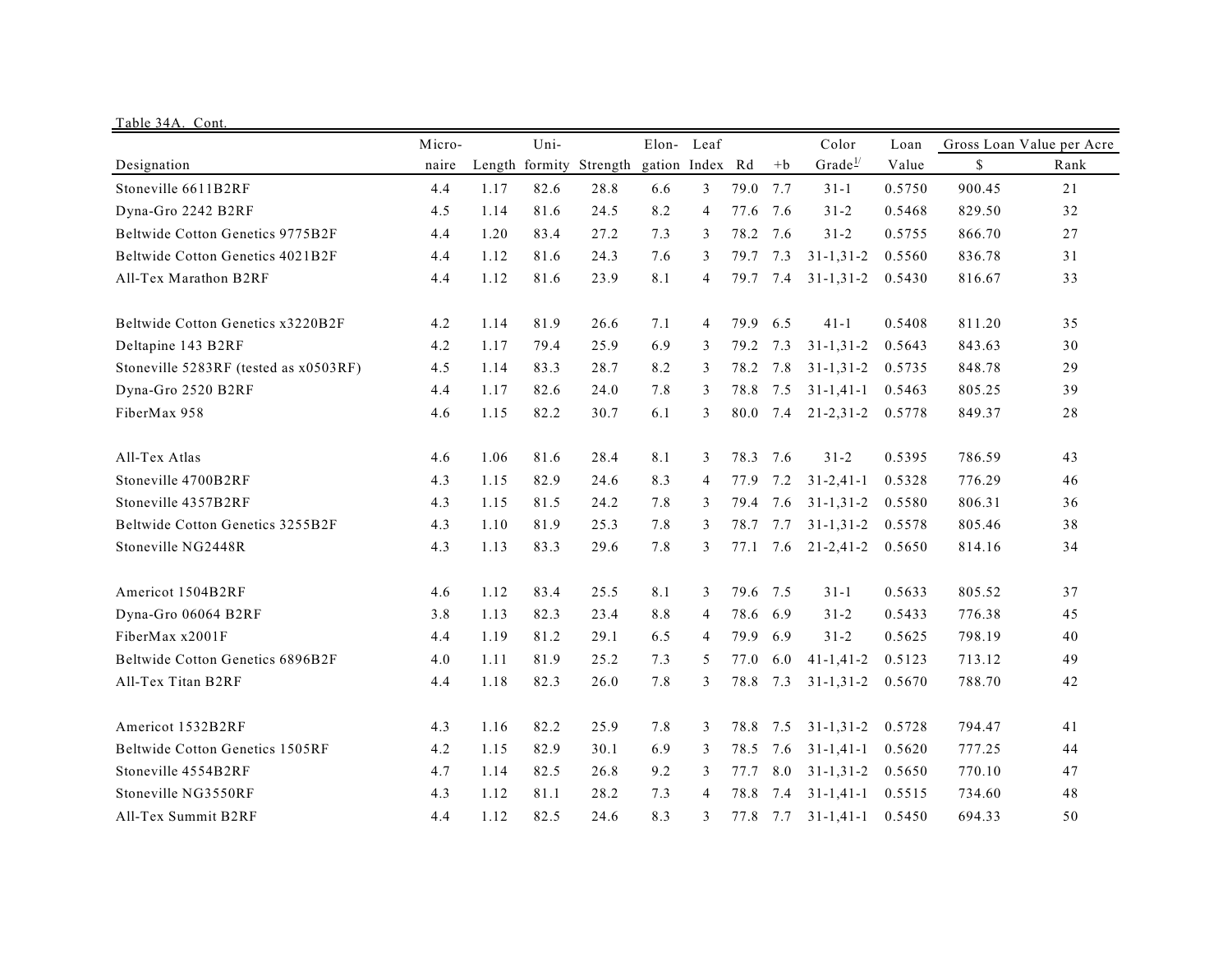| Table 34A. Cont.                  |        |      |      |                                         |            |      |      |      |                     |        |                           |      |
|-----------------------------------|--------|------|------|-----------------------------------------|------------|------|------|------|---------------------|--------|---------------------------|------|
|                                   | Micro- |      |      |                                         | Elon- Leaf |      |      |      | Color               | Loan   | Gross Loan Value per Acre |      |
| Designation                       | naire  |      |      | Length formity Strength gation Index Rd |            |      |      | $+b$ | Grade $\frac{1}{2}$ | Value  | \$                        | Rank |
| Beltwide Cotton Genetics x3552B2F | 3.6    | 1.13 | 80.4 | 27.8                                    | 6.8        | 4    | 79.7 | 6.7  | $31 - 2,41 - 1$     | 0.5418 | 673.46                    | 52   |
| Beltwide Cotton Genetics 1605RF   | 3.7    | 1.17 | 82.0 | 31.0                                    | 6.2        | 4    | 78.9 | 6.0  | $41 - 1$            | 0.5430 | 669.52                    | 54   |
| Beltwide Cotton Genetics 2038B2F  | 4.3    | 1.15 | 82.6 | 26.2                                    | 8.1        | 5.   | 76.0 | 6.7  | $41 - 1, 41 - 2$    | 0.5175 | 633.94                    | 57   |
| Dyna-Gro 2100 B2RF                | 4.4    | 1.09 | 82.6 | 24.9                                    | 7.8        | 3    | 79.3 | 7.7  | $31 - 1$            | 0.5583 | 682.24                    | 51   |
| Croplan Genetics 3520B2RF         | 4.5    | 1.12 | 82.5 | 23.9                                    | 8.1        | 4    | 76.6 | 7.0  | $41-1$              | 0.5193 | 606.54                    | 59   |
| All-Tex 45015 RF                  | 4.8    | 1.08 | 83.2 | 31.2                                    | 7.1        | 3    | 77.7 | 7.3  | $31 - 1, 41 - 1$    | 0.5493 | 640.48                    | 55   |
| FiberMax 9063B2F                  | 4.5    | 1.20 | 82.5 | 30.5                                    | 6.6        | 3    | 80.7 | 6.9  | $31 - 1, 31 - 2$    | 0.5763 | 670.81                    | 53   |
| FiberMax 9068F                    | 4.5    | 1.17 | 82.3 | 27.2                                    | 7.7        | 3    | 79.5 | 7.3  | $31 - 1, 31 - 2$    | 0.5683 | 637.63                    | 56   |
| Beltwide Cotton Genetics x4130B2F | 4.1    | 1.20 | 83.1 | 26.4                                    | 7.3        | 5.   | 77.4 | 5.9  | $41 - 1, 41 - 2$    | 0.5265 | 577.57                    | 60   |
| FiberMax x3000B2F                 | 4.5    | 1.17 | 83.1 | 30.1                                    | 6.6        | 3    | 80.3 | 7.2  | $31 - 1, 31 - 2$    | 0.5768 | 624.67                    | 58   |
| Mean                              | 4.4    | 1.14 | 82.2 | 26.9                                    | 7.5        | 3    | 78.5 | 7.4  |                     | 0.5550 |                           |      |
|                                   | 3.7    | 1.6  | 0.7  | 4.8                                     | 5.2        | 11.4 | 1.4  | 4.5  |                     | 2.6    |                           |      |
| $C.V.$ %                          |        |      |      |                                         |            |      |      |      |                     |        |                           |      |
| $LSD$ 0.05                        | 0.3    | 0.03 | 0.9  | 2.2                                     | 0.7        |      | 1.8  | 0.5  |                     | 0.0236 |                           |      |

 $\frac{1}{2}$  Fiber quality determinations are made on samples from two reps. If the color grades from these two samples are identical, only one color grade is reported. If they are different, both are reported.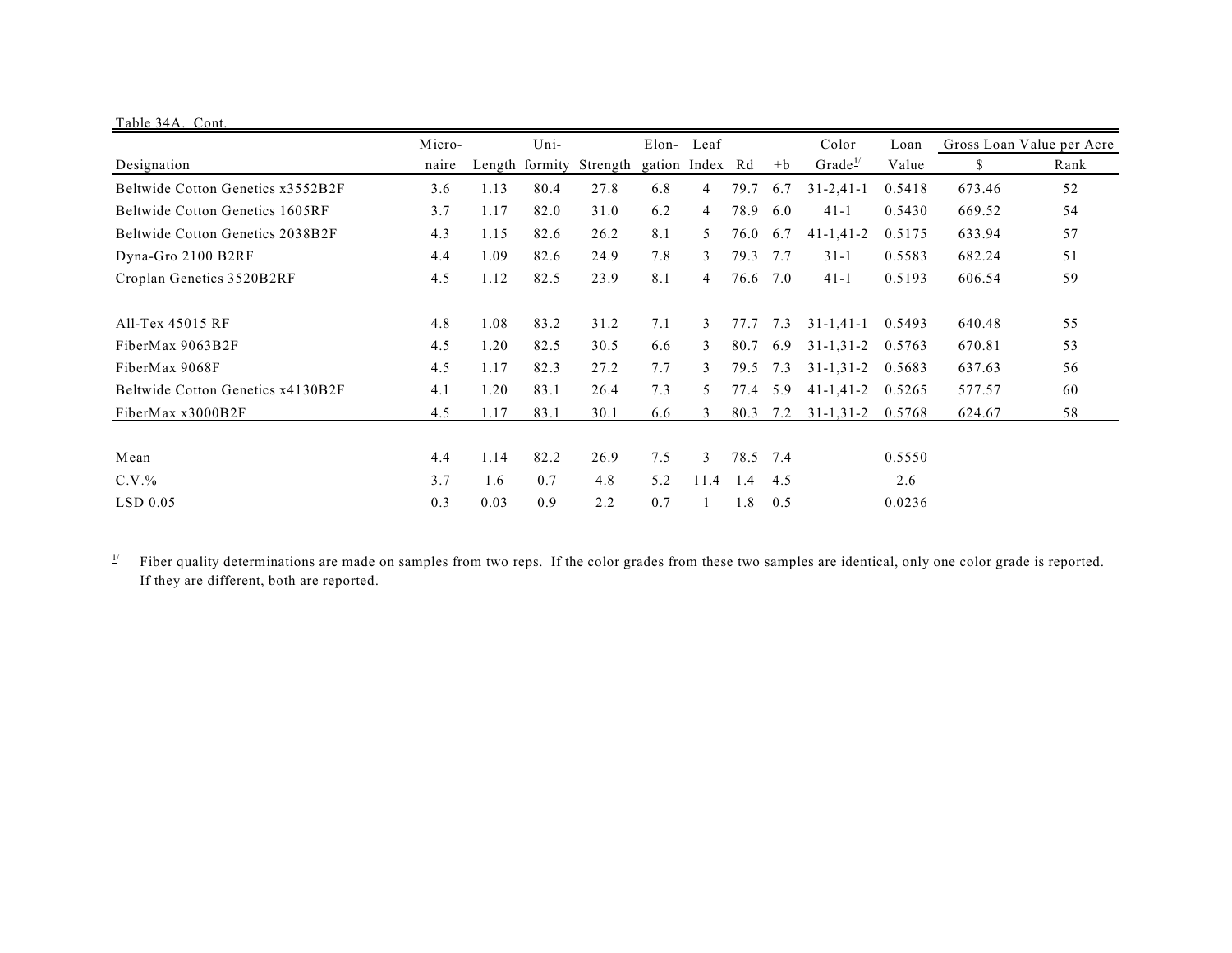| Table 34. Cont                         |       |      |                      |        |          |             |       |       |          |       |                     |
|----------------------------------------|-------|------|----------------------|--------|----------|-------------|-------|-------|----------|-------|---------------------|
|                                        |       |      | Agronomic Properties |        |          |             |       |       |          |       |                     |
|                                        |       |      | % Turnout            |        | $%$ Lint | <b>Boll</b> | Seed  | Lint  | Seed Per | Bolls | Storm               |
| Designation                            | Yield | Lint | Seed                 | Picked | Pulled   | Size        | Index | Index | Boll     |       | 10-02-06 Resistance |
| Stoneville 6611B2RF                    | 1566  | 30.5 | 50.3                 | 38.0   | 30.6     | 4.2         | 8.4   | 5.4   | 29.7     | 84    | 2.4                 |
| Dyna-Gro 2242 B2RF                     | 1517  | 29.3 | 45.5                 | 38.0   | 29.3     | 5.5         | 9.3   | 6.3   | 33.5     | 89    | 2.7                 |
| Beltwide Cotton Genetics 9775B2F       | 1506  | 27.7 | 47.7                 | 38.6   | 29.0     | 4.8         | 9.7   | 6.3   | 29.4     | 95    | 2.7                 |
| Beltwide Cotton Genetics 4021B2F       | 1505  | 31.6 | 49.1                 | 37.1   | 27.1     | 5.2         | 9.3   | 5.7   | 33.8     | 87    | 2.8                 |
| All-Tex Marathon B2RF                  | 1504  | 31.1 | 48.6                 | 36.9   | 28.2     | 5.3         | 9.7   | 6.0   | 32.7     | 93    | 2.8                 |
| Beltwide Cotton Genetics x3220B2F      | 1500  | 30.1 | 50.5                 | 38.3   | 29.2     | 5.7         | 10.6  | 7.0   | 31.3     | 76    | 2.8                 |
| Deltapine 143 B2RF                     | 1495  | 32.8 | 48.9                 | 39.1   | 30.1     | 4.8         | 8.9   | 5.9   | 32.0     | 80    | 2.8                 |
| Stoneville 5283RF (tested as x0503RF)  | 1480  | 34.4 | 48.1                 | 40.7   | 31.2     | 4.3         | 9.0   | 6.5   | 27.2     | 85    | 2.6                 |
| Dyna-Gro 2520 B2RF                     | 1474  | 29.8 | 45.7                 | 38.6   | 29.6     | 6.2         | 9.5   | 6.3   | 37.9     | 89    | 2.7                 |
| FiberMax 958                           | 1470  | 31.3 | 46.6                 | 40.4   | 31.4     | 5.2         | 10.2  | 7.2   | 29.1     | 83    | 3.0                 |
| All-Tex Atlas                          | 1458  | 30.0 | 51.1                 | 35.4   | 27.7     | 5.5         | 10.2  | 5.8   | 33.8     | 93    | 3.0                 |
| Stoneville 4700B2RF                    | 1457  | 28.4 | 44.8                 | 38.7   | 27.4     | 4.6         | 9.2   | 6.0   | 29.5     | 92    | 2.7                 |
| Stoneville 4357B2RF                    | 1445  | 30.0 | 50.0                 | 38.3   | 29.1     | 5.3         | 9.0   | 5.8   | 34.9     | 93    | 2.7                 |
| Beltwide Cotton Genetics 3255B2F       | 1444  | 31.6 | 46.5                 | 38.9   | 30.3     | 4.9         | 9.5   | 6.3   | 30.4     | 95    | 2.8                 |
| Stoneville NG2448R                     | 1441  | 29.4 | 48.0                 | 37.0   | 29.1     | 5.0         | 10.4  | 6.5   | 28.9     | 84    | 2.9                 |
| Americot 1504B2RF                      | 1430  | 30.8 | 47.3                 | 38.8   | 27.9     | 4.5         | 9.2   | 6.2   | 28.3     | 96    | 2.7                 |
| Dyna-Gro 06064 B2RF                    | 1429  | 29.1 | 48.5                 | 37.0   | 29.4     | 5.9         | 8.8   | 5.6   | 39.0     | 91    | 2.9                 |
| FiberMax x2001F                        | 1419  | 33.1 | 50.8                 | 38.2   | 30.0     | 6.0         | 11.0  | 7.1   | 32.2     | 85    | 3.0                 |
| Beltwide Cotton Genetics 6896B2F       | 1392  | 30.7 | 50.9                 | 38.6   | 32.4     | 4.7         | 8.6   | 5.7   | 31.7     | 90    | 2.8                 |
| All-Tex Titan B2RF                     | 1391  | 28.4 | 47.7                 | 35.8   | 26.4     | 4.9         | 9.5   | 5.5   | 31.6     | 86    | 2.8                 |
| Americot 1532B2RF                      | 1387  | 28.8 | 44.9                 | 38.4   | 29.8     | 4.6         | 9.5   | 6.3   | 28.0     | 94    | 2.7                 |
| <b>Beltwide Cotton Genetics 1505RF</b> | 1383  | 31.4 | 50.9                 | 38.9   | 34.1     | 6.5         | 10.3  | 6.8   | 37.6     | 87    | 2.9                 |
| Stoneville 4554B2RF                    | 1363  | 32.0 | 46.6                 | 39.5   | 30.5     | 4.5         | 9.5   | 6.7   | 27.0     | 87    | 2.5                 |
| Stoneville NG3550RF                    | 1332  | 29.0 | 48.7                 | 37.3   | 30.0     | 4.9         | 9.4   | 5.9   | 31.2     | 91    | 2.9                 |
| All-Tex Summit B2RF                    | 1274  | 28.7 | 44.8                 | 36.1   | 27.5     | 4.7         | 9.2   | 6.1   | 27.7     | 93    | 2.8                 |